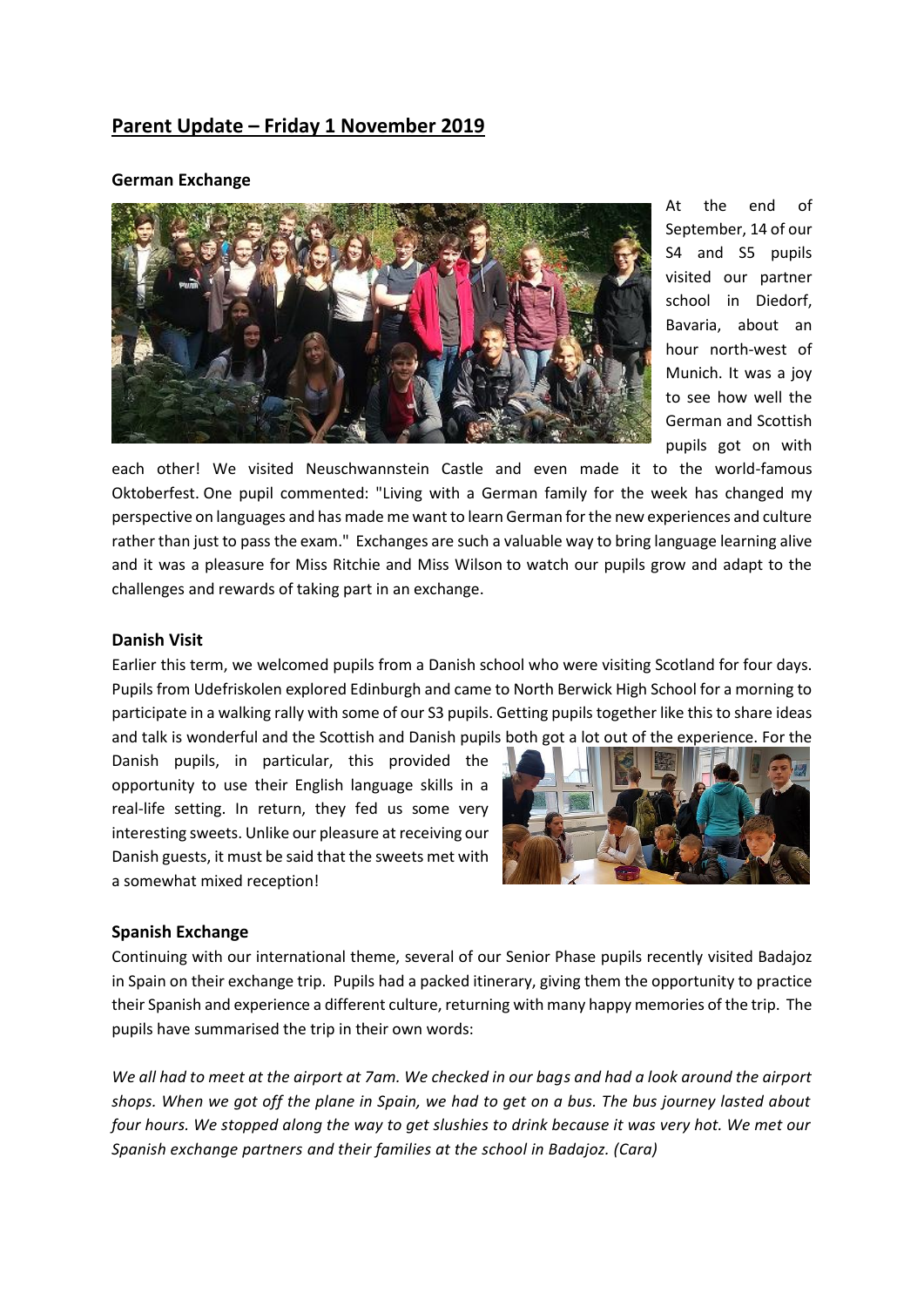*On our first day in Badajoz we had a pool party at the house of one of our exchange partners. We had a massive lunch with lots of different Spanish foods and cake for dessert. Fue muy bien y la comida era deliciosa. (Sophie)*

*On Monday morning we went to our Spanish exchange partners' high school for the first time. When we got there, we tried Churros and chocolate. They were really delicious but quite filling. Once you finished your Churros, you could drink the chocolate. It was amazing! (Shona)*

*We did traditional Spanish dancing in PE which was not what we were expecting but super fun and tiring!!! (Poppy)*

*During our school day in Badajoz we made badges. This was very fun because we were able to make badges for our friends and family at home. We could make ones that said 'I love Badajoz' or just have our own personalised one with our name on it. (Sara)*

*One day, we went with our Spanish partners to a beautiful city called Cáceres. We took a bus from the school in the morning, and then when we got there, we chilled out in the centre of the town for a while before we explored the old part of the city. We also went to a museum which was really fun and interesting. (Bethan)*

*On another day, we all went to Mérida with Juan Antonio, the history teacher. We got to explore the historical town. We went to the Roman theatre and amphitheatre. It was incredible to learn about Roman life. We also visited some museums. We all had a great time and it was an experience we will always remember. Overall, it was a great day. ¡Fue muy bien!*  $\mathcal{O}$  (Isla)

*On the bus to the airport to go home, we talked about the past week and the fun things we had done like the pool party at Paula's or the funny memories we wanted to share with friends and family back home. We were also listening and singing to music. The flight home was really chilled with only a little bit of turbulence. It was a fun trip! Everyone had a good time and we miss them so much! (Millie)*

# **Nuffield Research Placement Scheme**

The Nuffield Research Placement Scheme is aimed at the current 5th year pupils who will be sitting their Highers in 2020 and who are studying any Science, Technology, Engineering and/or Maths (STEM) and Social Science/Humanities subjects at that level. The placements help increase confidence and improve key skills including practical, communication, report-writing and presentation skills. Placements also provide pupils with excellent experiences and skills to include on CVs and personal statements. By working with professional scientists and engineers in a real-life environment, the pupils gain an invaluable insight into a wide variety of careers.

The Nuffield Foundation are aiming to widen access, focusing on economic and social deprivation, and have found that pupils who come from lower income families, or whose parents have not attended higher education, benefit most from the scheme. In light of this the scheme is now only open to these pupils. This means that charitable funding is targeted where it will have the greatest benefit.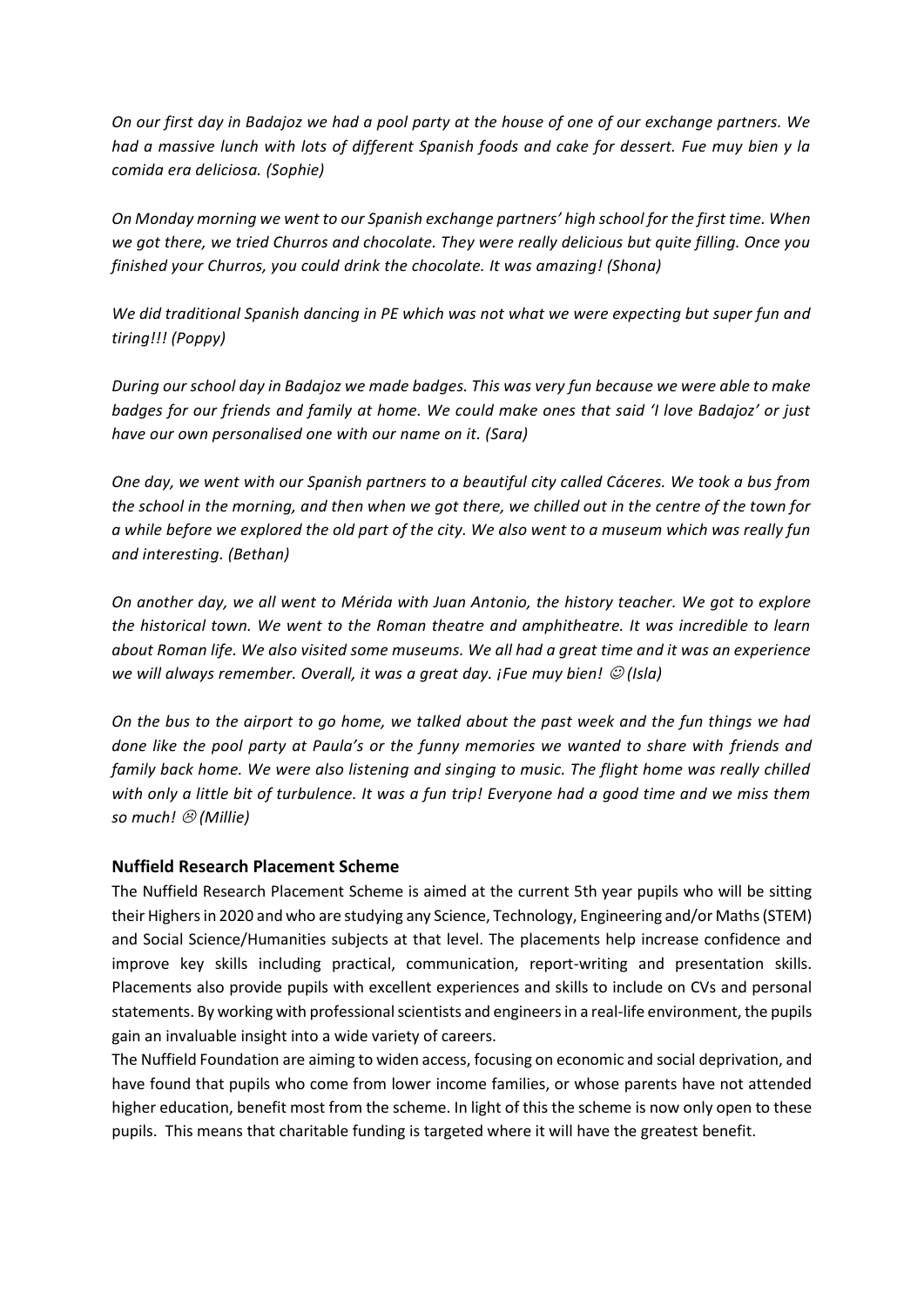If your son or daughter would like to apply, please check the following eligibility criteria carefully:

### **To be eligible to apply for a Nuffield Research Placement, pupils must:**

- Be over 16 years old
- Be in full-time state-funded education in the UK
- Have at least 5 National 5 grade B or above, including maths, a science subject and English (or another humanities subject)
- Be studying one or more Higher in science, technology, engineering, economics, geography, psychology, computing, statistics or maths
- Be able to spend several weeks (4-6) of their summer holiday working on a research project.

### **Pupils must also meet at least ONE of the following bursary criteria:**

- Come from a family with a combined household income of below £30,000 a year
- Be entitled to free schools meals, either now or at any time in the last six years
- Be living, or have lived in, local authority care.

### **Summary of the process:**

- Pupils apply by completing an online application which can be accessed on the Nuffield Research Placement webpage at [https://www.nuffieldresearchplacements.org/](https://www.nuffieldresearchplacements.org/#_blank) The application has various sections - personal details, education, personal statement, teacher reference, parent consent, bursary application.
- When registering, pupils insert an email address of the teacher who is to provide them with a reference. The system automatically initiates an email to that teacher to allow them to add reference.
- After the closing date (February 25th 2020) applications will be scored, matched to placement projects available/suitable (where possible) and the appropriate applications will be forwarded to various supervisors for their consideration.
- If a pupil and/or teacher has contact details of anyone in local industries/organisations who could offer a placement project, they can include the details on their application.
- If successfully matched and accepted to a project by the supervisor, the pupil is then offered the project.
- Placements normally take place at the end of June, July or early August. The pupil will normally be working Mon-Fri (9am-5pm) for 4, 5 or 6 weeks. Pupils should therefore be aware that this is quite a big commitment.
- **All pupils will receive reasonable travel costs to and from their placement. Pupils who are eligible for bursary will receive an additional £100 per week of placement.**
- Successful pupils are required to submit a report at the end of their placement and are also invited to display their work in poster format at a celebration event in Edinburgh, taking place at the end of August / early September.

PLEASE note - there are a limited number of placements available and as such an application does NOT guarantee a Nuffield placement.

# **Careers Update**

A reminder to everyone looking for vacancies or apprenticeships: our careers advisor Mick Burns posts several opportunities at [edubuzz.org/careers](https://www.edubuzz.org/careers/) and he also suggests searching [edubuzz.org/midandeastvacancies](https://www.edubuzz.org/midandeastvacancies/) and [apprenticeships.scot](https://www.apprenticeships.scot/) . Pupils should also keep an eye on the school information screens for up to date vacancies and careers-related events.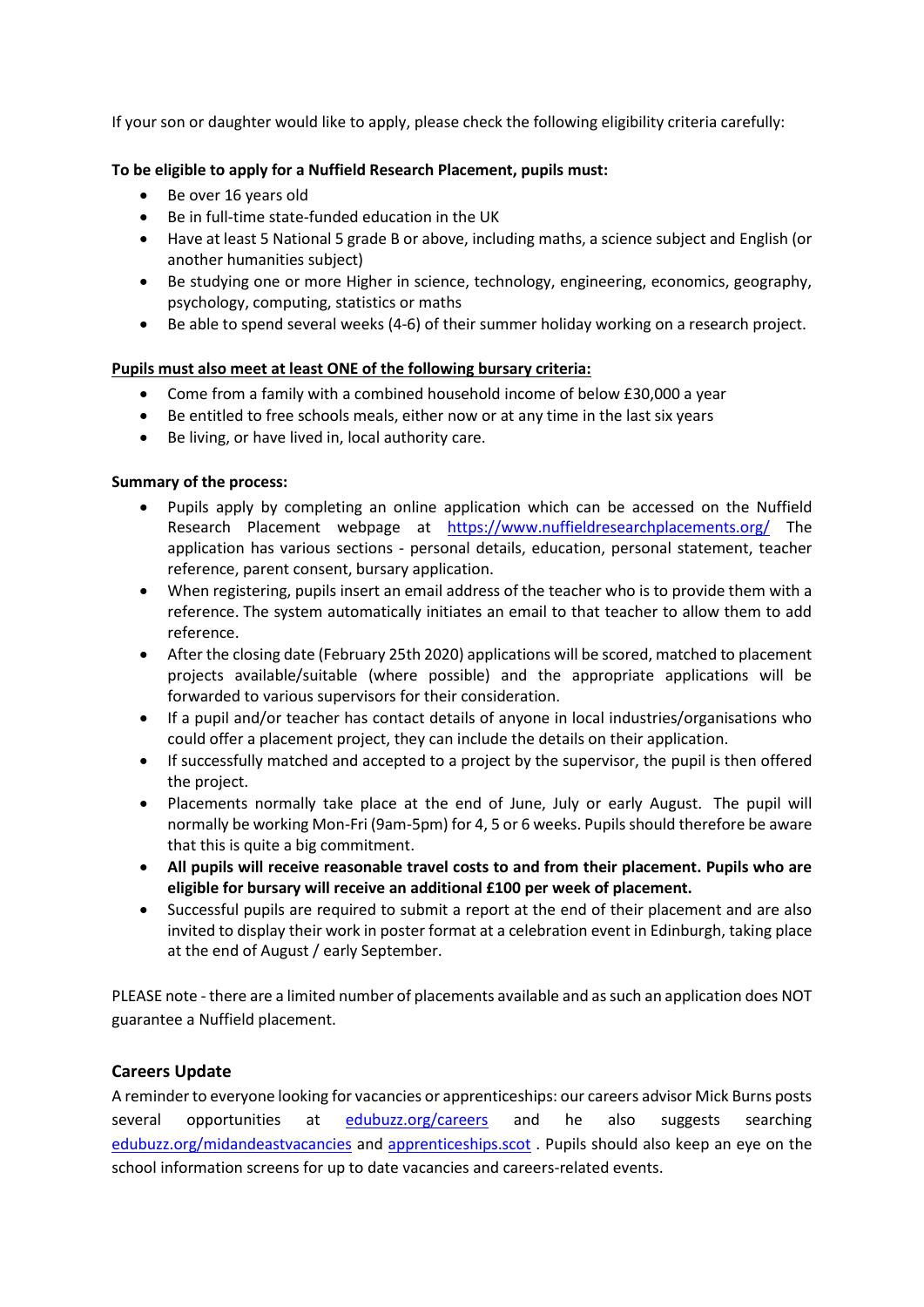# **S5 and S6 Pupils: Investment 20/20 Careers in Investment Management Insight Event**

Is your son or daughter interested in a career in business? Investment 20/20 are pleased to invite current S5/6 students to upcoming event.

**Date**: Friday 6 December 2019

**Time**: 10:00-13:30 **Venue**: Lloyds Banking Group, Scottish Headquarters, The Mound, Edinburgh, EH1 1YZ **Transport**: Train (pupils will travel together as a group without a teacher chaperone) **Cost**: £12.20 return train ticket

On the day pupils will:

- Meet people working in investment management.
- Hear from employers who will be recruiting school leavers to start in October 2020.
- Gain an insight into different career options ranging from marketing and HR, technology to legal, finance to fund operations, and hear that there are pathways for everyone in the sector.
- Be given top tips on how to position themselves as a great candidate during the recruitment process.
- Learn about the Investment 20/20 trainee positions.

Spaces are limited, so pupils should go to see Mrs Fox as soon as possible to register their interest.

# **Opportunity for School Leaver**

We have been contacted by Whitelaw Wells, who are looking to recruit a full time account assistant, to do to do cloud book-keeping, VAT returns and simple sole trader accounts. If you have a son or daughter who has left school but not gone on to college or university and who would be interested in this opportunity, please contact the school by emailing communications.

#### **Halloween Havoc**

This week in school we have been celebrating Halloween - with a many of our register classes designing their own devilishly spooky doors! The Home Economics department entered into the spirit of things with lots of Halloween baking, pupils also tried their hands at carving Jack-o-Lanterns and taking part in a ghoulish Halloween taste challenge, including some of our pupils bravely trying a selection of edible insects!

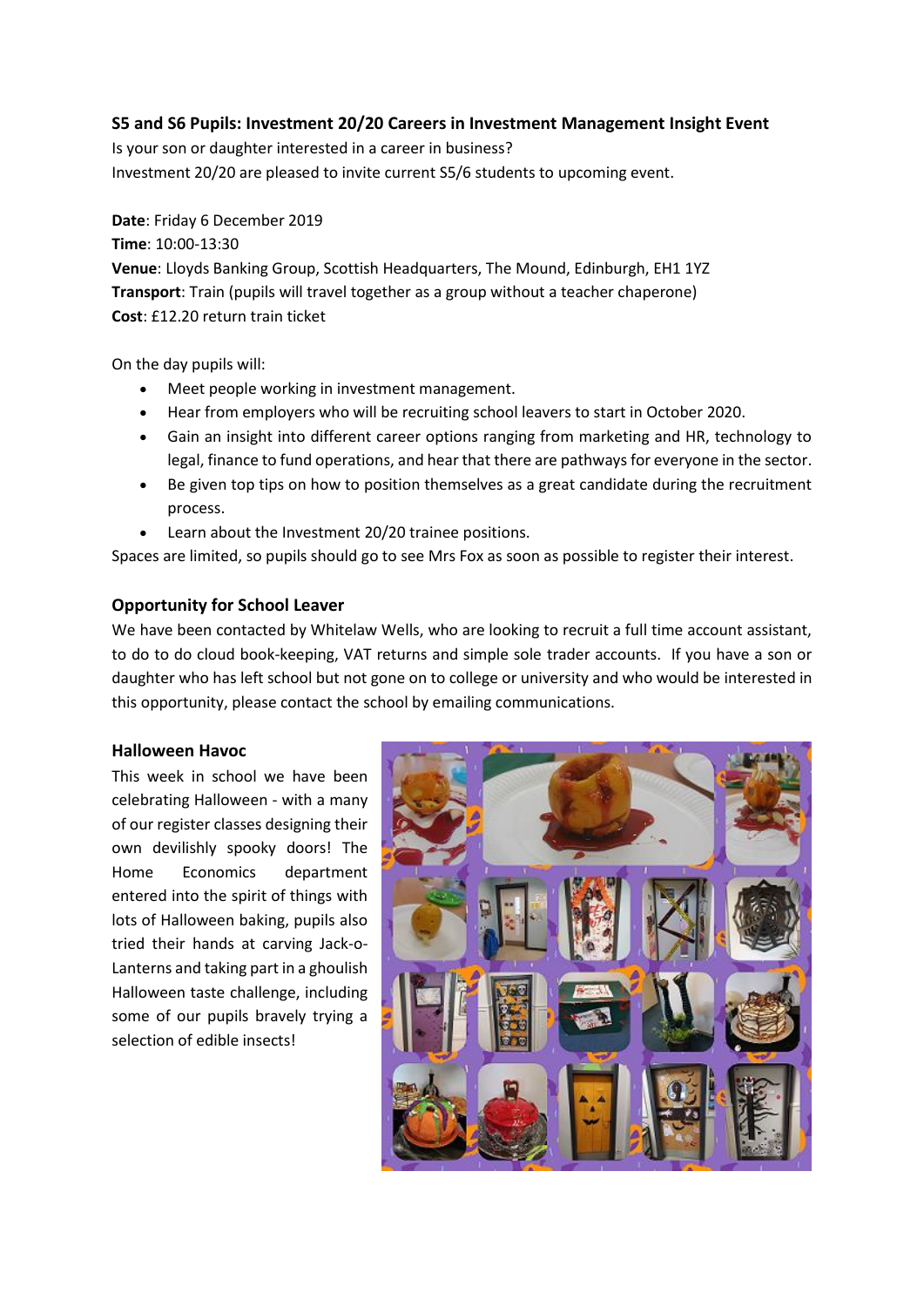# **Lothian Disability Sport Badminton Festival**

Congratulations to S1 pupils Rebecca O'Connor and Zoe Thornton, S2 pupils Sky Brown, Chantelle Brown and Angie Pugh and S3 pupil Charley Alcock, who all successfully participated in the Lothian Disability Sport Badminton Festival this Thursday at Meadowmill Sports Centre. There were over 130 pupils from all over the Lothians participating and the girls had a great time learning new skills and meeting other young people.

### **Maths Revision**

A reminder that there is a Higher maths revision class which runs on Mondays after school with Mr Cox and also a National 5 revision class which runs on Thursdays after school with Mr Foulkes.

# **Design & Technology Trip to the Harry Potter Studios**

All payments for this trip should have been completed by Thursday 31 October. If you still have any payments outstanding it would be much appreciated if these could be made as soon as possible.

### **Snow-sports Trip 2021**

All our S1 pupils have been given a letter about the 2021 NBHS snow-sports trip. There is an information evening for parents on Thursday 12 November, from 7pm in the school hall.

### **Forth 1 Mission Christmas**

NBHS has registered to take part in this year's Forth 1 Mission Christmas appeal, which aims to provide Christmas gifts for impoverished children in Scotland. NBHS will have a drop off point for donations in the foyer outside reception – if you would like to donate, gifts can be suitable for any age from 0- 18. Forth 1 asks that donations should be new and unwrapped. Thank you.

#### **Dates for your Diary**

#### **Parents' Evening Dates 2019-20**

- S1 Tuesday 19 November 2019
- S2 Wednesday 15 January 2020
- S3 Thursday 6 February 2020
- S4 Wednesday 19 February 2020
- S5/6 Thursday 27 February 2020

#### **Parent Council Meetings**

*all at 7.00 pm in Support for Learning classroom*  Wednesday 20 November 2019 Tuesday 21 January 2020 Tuesday 3 March 2020 Tuesday 28 April 2020 Tuesday 2 June 2020